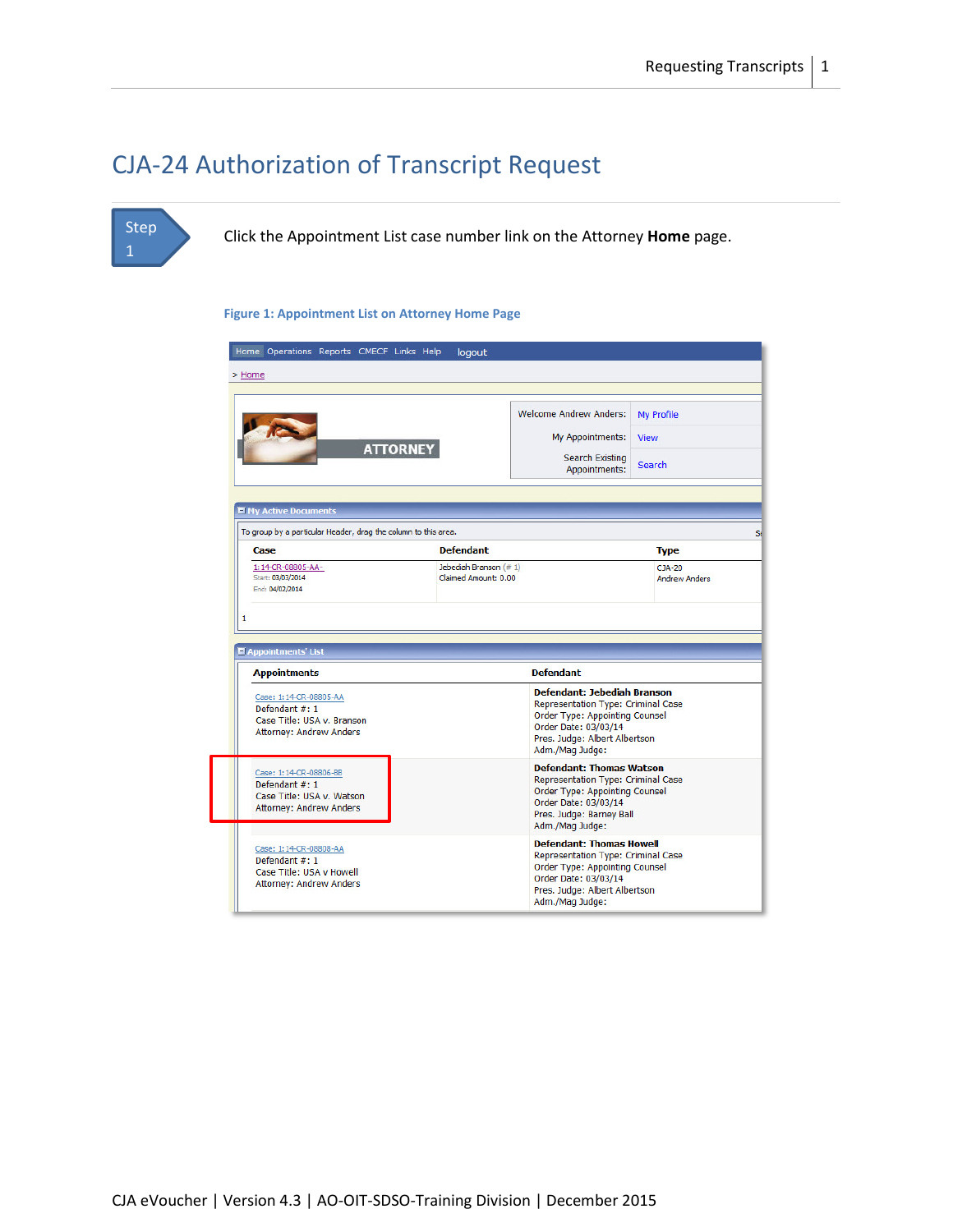Step

Select the **AUTH-24 Create** link on the left panel - on the **Appointment Info** screen.

**Figure 2: Create Auth-24 link on Appointment Info Screen**

| Home Operations Reports CMECF Links Help                                      | logout                                                                            |                                       |
|-------------------------------------------------------------------------------|-----------------------------------------------------------------------------------|---------------------------------------|
|                                                                               |                                                                                   |                                       |
| <b>Appointment</b>                                                            | <b>Appointment Info</b>                                                           |                                       |
| In this page you will find a<br>summary about this                            | 1. CIR/DIST/DIV.CODE<br>0101                                                      | 2. PERSON REE<br>Thomas Wats          |
| appointment, including a                                                      | <b>3 MAG DKT/DEF NUMBER</b>                                                       | <b>4 DIST DKT/DI</b><br>1:14-CR-0880  |
| list of vouchers related to<br>this appointment and links                     | 7. IN CASE/MATTER OF(Case Name)<br>USA v. Watson                                  | <b>8 PAYMENT C.</b><br>Felony (inclue |
| to create new vouchers                                                        | 11. OFFENSE(S) CHARGED                                                            | of alleged felo                       |
| <b><i>View Representation</i></b>                                             | 42:2131.F ATOMIC ENERGY LICENSE REQUIF<br>12. ATTORNEY'S NAME AND MAILING ADDRESS |                                       |
|                                                                               | Andrew Anders - Bar Number:<br>110 Main Street                                    |                                       |
| <b>Create New Voucher</b><br><b>AUTH</b>                                      | San Antonio TX 78210<br>Phone: 210-833-5623                                       |                                       |
| <b>Create</b><br>Authorization for Expert and<br>other Services               |                                                                                   |                                       |
| <b>AUTH-24</b><br><b>Create</b><br>Authorization for payment of<br>transcript | 14 LAW FIRM NAME AND MAILING ADDRESS                                              |                                       |
| C <sub>1</sub> A-20<br><b>Create</b>                                          |                                                                                   |                                       |
| Appointment of and Authority to<br>Pay Court-Appointed Counsel                |                                                                                   |                                       |
| $CIA-21$<br><b>Create</b>                                                     | <b>Vouchers on File</b>                                                           |                                       |
| Authorization and Voucher for<br><b>Expert and other Services</b>             | To group by a particular Header, drag the column<br>Case                          | <b>Defendant</b>                      |
| <b>WELL WALK</b><br><b>MARCHAE</b>                                            |                                                                                   |                                       |
| Statement for a Compensation<br>Claim in Excess of the Statutory              |                                                                                   |                                       |
| Case Compensation Maximum:                                                    |                                                                                   |                                       |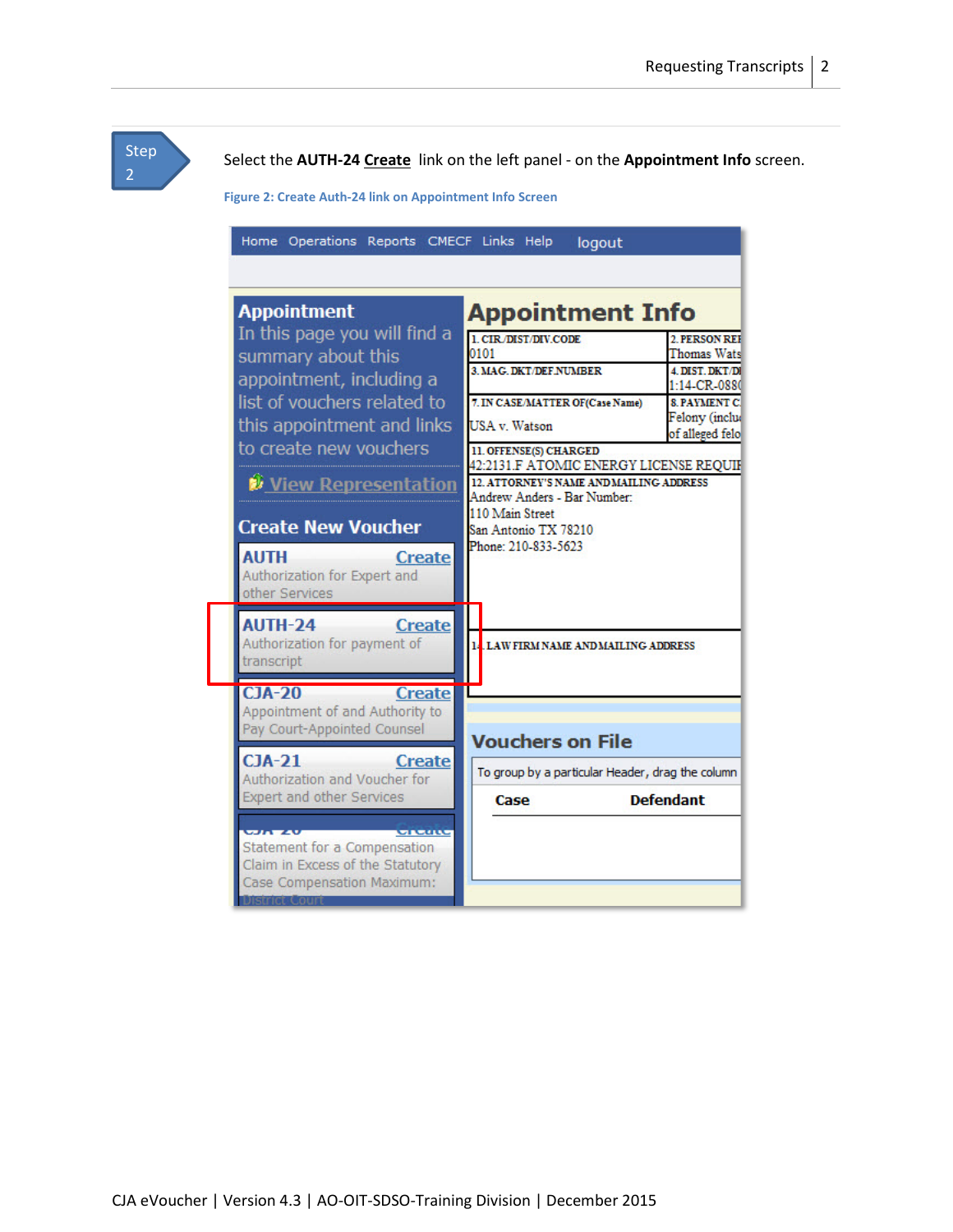| <b>Step</b><br>3 | Enter the details of the transcript required on the Basic Info screen.<br>Figure 3: Basic Info screen of the CJA24 Authorization. |                                                                                                                                                                                                                                                         |                                                                                                                 |                                                                                                                                                                                                                                                                                                                                                                                             |                                                               |
|------------------|-----------------------------------------------------------------------------------------------------------------------------------|---------------------------------------------------------------------------------------------------------------------------------------------------------------------------------------------------------------------------------------------------------|-----------------------------------------------------------------------------------------------------------------|---------------------------------------------------------------------------------------------------------------------------------------------------------------------------------------------------------------------------------------------------------------------------------------------------------------------------------------------------------------------------------------------|---------------------------------------------------------------|
|                  |                                                                                                                                   |                                                                                                                                                                                                                                                         |                                                                                                                 |                                                                                                                                                                                                                                                                                                                                                                                             |                                                               |
|                  | Home Operations Reports CMECF Links Help                                                                                          | logout                                                                                                                                                                                                                                                  |                                                                                                                 |                                                                                                                                                                                                                                                                                                                                                                                             |                                                               |
|                  | $AUTH-24$                                                                                                                         | <b>Basic Info</b><br><b>Documents</b>                                                                                                                                                                                                                   | <b>▶ Confirmation</b>                                                                                           |                                                                                                                                                                                                                                                                                                                                                                                             |                                                               |
|                  | Attorney<br><b>Enters</b>                                                                                                         | <b>Basic Info</b>                                                                                                                                                                                                                                       |                                                                                                                 |                                                                                                                                                                                                                                                                                                                                                                                             |                                                               |
|                  | Def.: Jebediah Branson                                                                                                            | 1. CIR/DIST/DIV.CODE<br>0101<br>3. MAG. DKT/DEF.NUMBER                                                                                                                                                                                                  | 2. PERSON REPRESENTED<br>Jebediah Branson<br><b>4. DIST. DKT/DEF.NUMBER</b>                                     | 5. APPEALS. DKT/DEF.NUMBER                                                                                                                                                                                                                                                                                                                                                                  | <b>VOUCHER NUMBER</b><br>6. OTHER. DKT/DEF.NUMBER             |
|                  | Link to CM/ECF                                                                                                                    | 7. IN CASE/MATTER OF(Case Name)<br><b>USA v. Branson</b>                                                                                                                                                                                                | 1:14-CR-08805-1-AA<br><b>8. PAYMENT CATEGORY</b><br>Felony (including pre-trial diversion<br>of alleged felony) | 9. TYPE PERSON REPRESENTED<br><b>Adult Defendant</b>                                                                                                                                                                                                                                                                                                                                        | <b>10. REPRESENTATION TYPE</b><br><b>Criminal Case</b>        |
|                  | Voucher<br>$#$ :<br>Request Date: 1/1/1901<br>Decision Date: 1/1/1901                                                             | 11. OFFENSE(S) CHARGED<br>15:1825.F INSPECTION VIOLATION PENALTIES<br>12. ATTORNEY'S NAME AND MAILING ADDRESS<br>Andrew Anders - Bar Number:<br>110 Main Street<br>San Antonio TX 78210<br>Phone: 210-833-5623<br>14. LAW FIRM NAME AND MAILING ADDRESS |                                                                                                                 | <b>13. COURT ORDER</b><br>A Associate<br>F Subs for Federal Defender J O Appointing Counsel<br>P Subs for Panel Attorney R Subs for Retained Attorney<br>Y Standby Counsel<br><b>Prior Attorney's Name</b><br><b>Appointment Dates</b><br>Signature of Presiding Judge or By Order of the Court<br><b>Albert Albertson</b><br><b>Date of Order</b><br><b>Nunc Pro Tunc Date</b><br>3/3/2014 | C Co-Counsel                                                  |
|                  |                                                                                                                                   | <b>Proceeding Transcript</b><br><b>To Be Used</b><br><b>Proceeding To Be</b><br><b>Transcribed</b>                                                                                                                                                      |                                                                                                                 | Repayment VES V NO                                                                                                                                                                                                                                                                                                                                                                          | ×<br>$\checkmark$<br>$\land$<br>$\checkmark$                  |
|                  |                                                                                                                                   | <b>Apportioned Cost (%)</b><br><b>Apportioned Case and</b><br><b>Defendant</b><br><b>Special Transcript</b><br>None<br><b>Handling</b>                                                                                                                  | $\mathbf{v}$ :                                                                                                  |                                                                                                                                                                                                                                                                                                                                                                                             |                                                               |
|                  |                                                                                                                                   | <b>Transcripts</b><br><b>Order Date</b><br><b>Nunc Pro Tunc Date</b>                                                                                                                                                                                    | Prosecution Opening Statement<br>Defense Opening Statement                                                      | Prosecution Argument<br>Defense Argument                                                                                                                                                                                                                                                                                                                                                    | <b>Prosecution Rebuttal</b><br>Jury Instructions<br>Voir Dire |

#### **Notes:**

- Fill in the details for the transcript you are requesting. The required items are marked with a red asterisk.
- You may attach any relevant supporting documents on the **Documents** tab.

**Figure 4: Special Transcript Handling drop-down list.**

| None                     |
|--------------------------|
| 14-day                   |
| Expedited                |
| Daily                    |
| Hourly                   |
| <b>Realtime Unedited</b> |